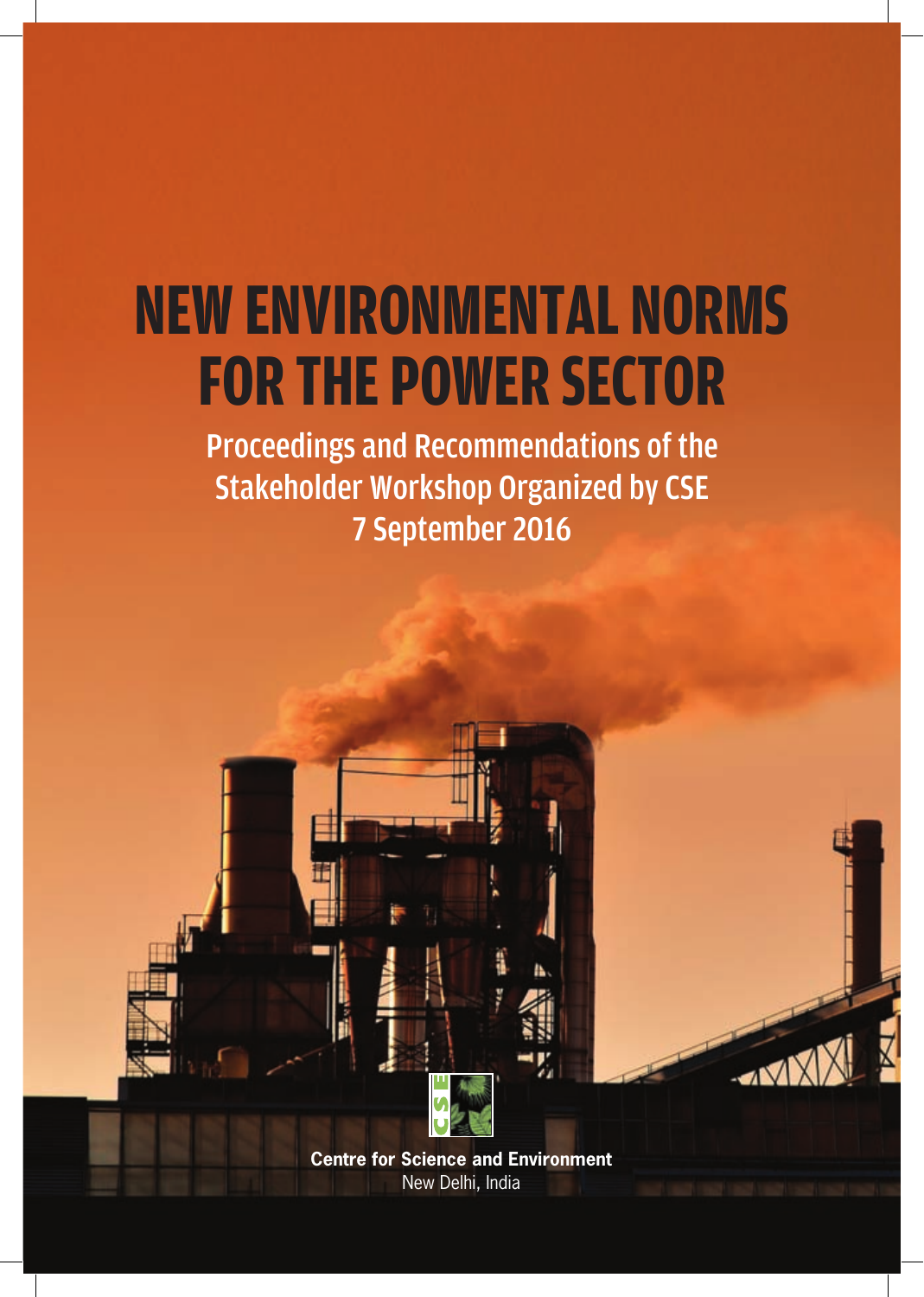

© 2016 Centre for Science and Environment

Material from this publication can be used, but with acknowledgement.

Published by Centre for Science and Environment 41, Tughlakabad Institutional Area New Delhi 110 062 Phones: 91-11- 40616000 Fax: 91-11-29955879 E-mail: cse@cseindia.org Website: www.cseindia.org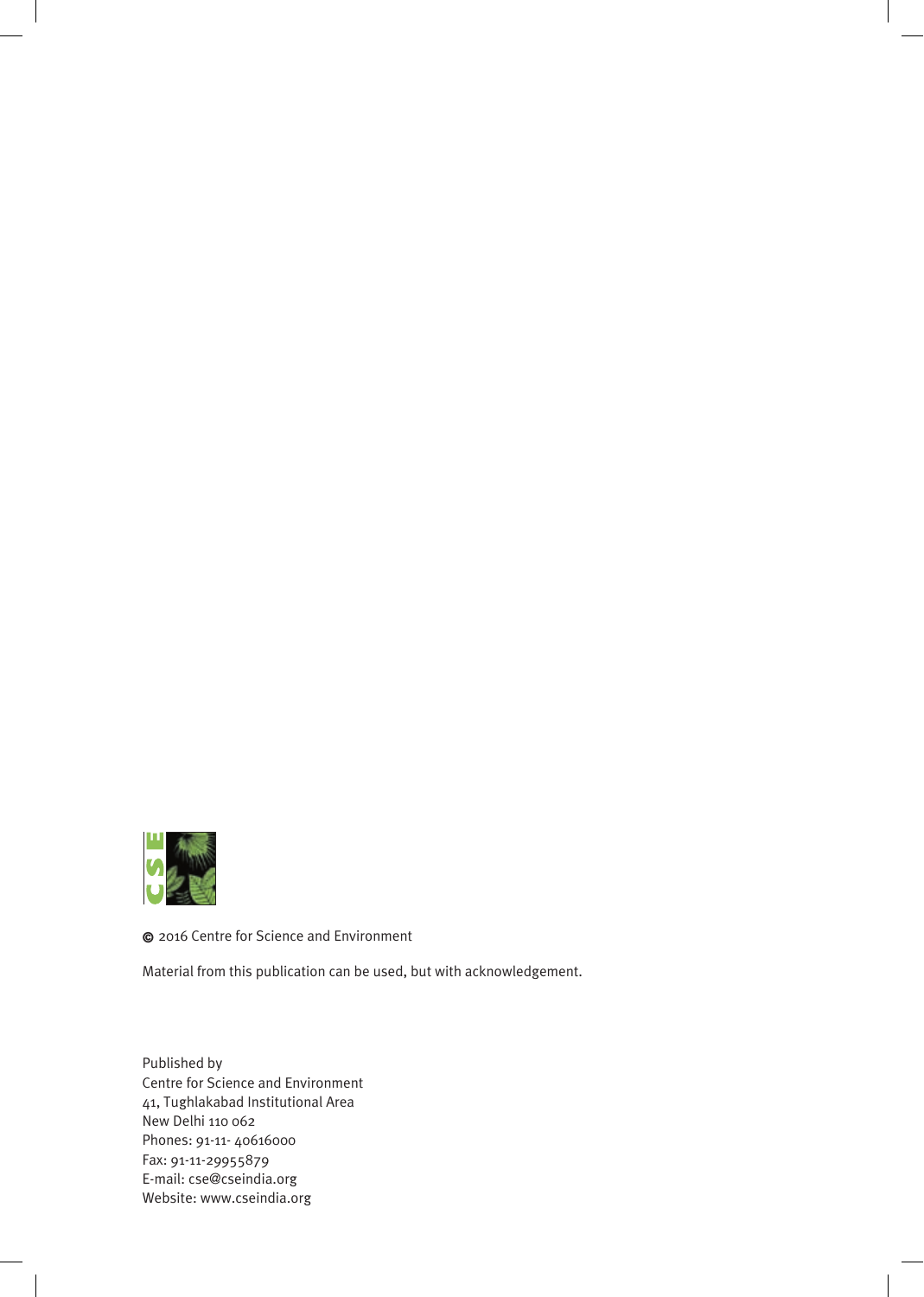# **CONTENTS**

| Acronyms                             | $\overline{4}$ |
|--------------------------------------|----------------|
| <b>Executive summary</b>             | $\overline{5}$ |
| Introduction                         | 7              |
| Pollution-control technology         | 9              |
| <b>Timelines</b>                     | 11             |
| Financing and regulatory impediments | 12             |
| Status update-NTPC                   | 12             |
| Raw materials                        | 12             |
| Annexure 1: Agenda of the conference | 13             |
| Annexure 2: List of participants     | 14             |

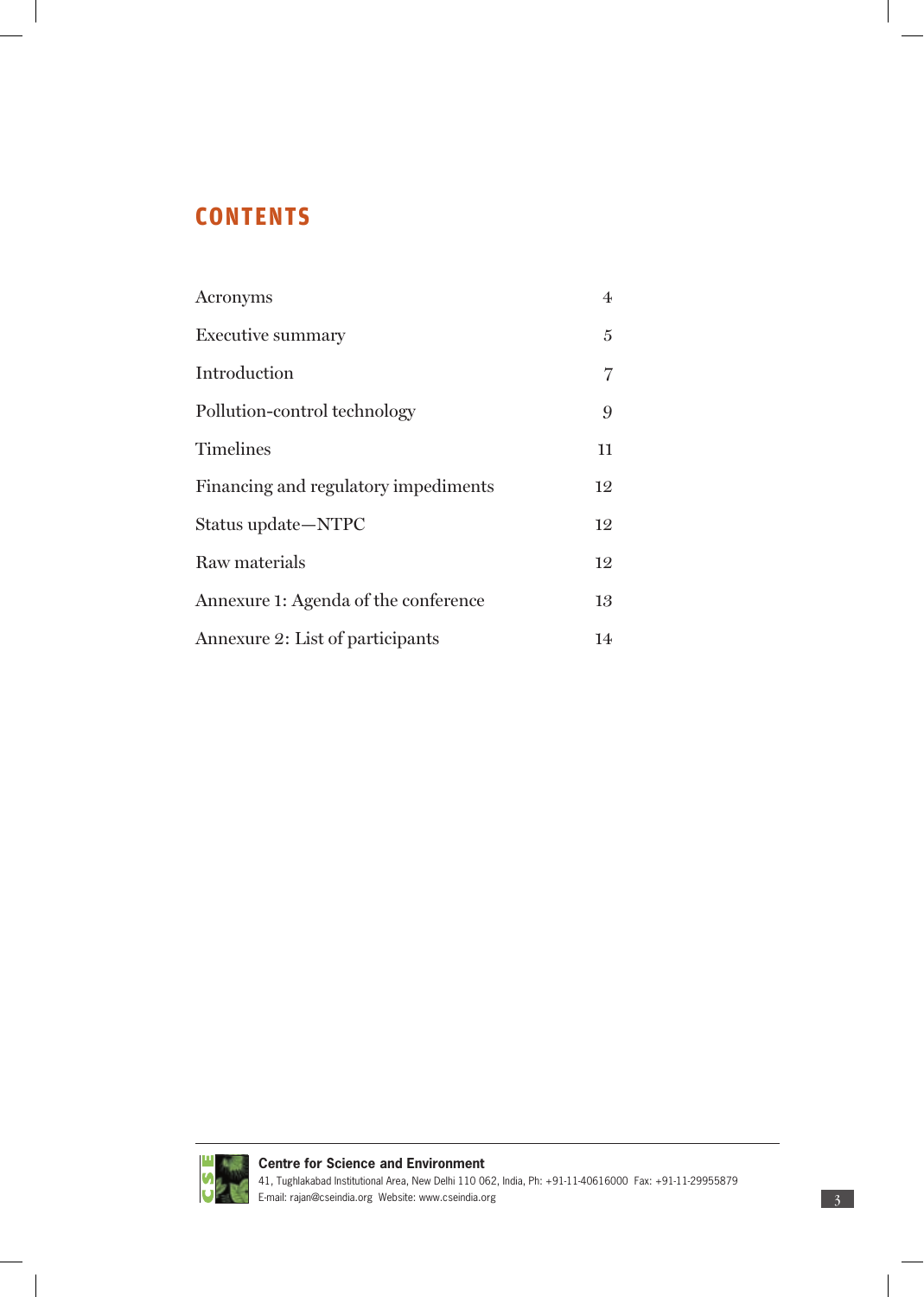# **ACRONYMS**

| SO <sub>2</sub> | Sulphur dioxide                                  |
|-----------------|--------------------------------------------------|
| <b>NO</b> x     | Oxides of nitrogen                               |
| <b>SPM</b>      | Standard particulate matter                      |
| kWh             | Kilowatt hour                                    |
| MWh             | Megawatt hour                                    |
| <b>PPA</b>      | <b>Power Purchase Agreement</b>                  |
| FGD             | Flue gas desulphurization                        |
| <b>SCR</b>      | Selective Catalyst Reduction                     |
| <b>SNCR</b>     | Selective Non-Catalyst Reduction                 |
| <b>CEA</b>      | Central Electricity Authority                    |
| <b>CERC</b>     | <b>Central Electricity Regulatory Commission</b> |
| <b>POSOCO</b>   | Power System Operation Corporation Limited       |
| <b>CPCB</b>     | <b>Central Pollution Control Board</b>           |
| MoP             | Ministry of Power                                |
| <b>NTPC</b>     | National Thermal Power Corporation Ltd           |
| MoEF&CC         | Ministry of Environment, Forest & Climate Change |
| <b>HERC</b>     | Haryana Electricity Regulatory Commission        |

 $\frac{4}{4}$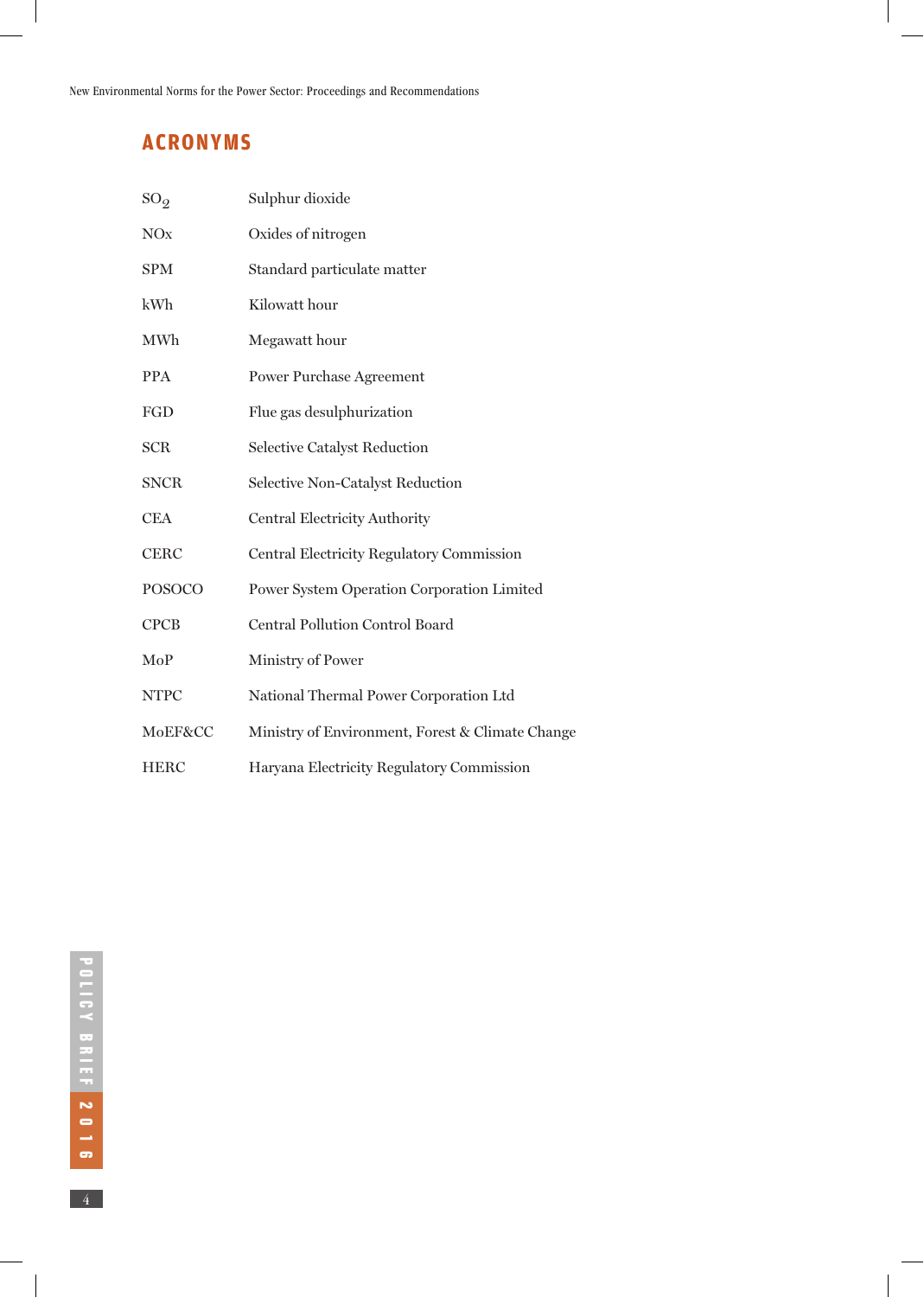## **EXECUTIVE SUMMARY**

In December 2015, the Ministry of Environment, Forest & Climate Change (MoEF&CC) announced tighter standards for coal-based thermal power plants. Centre for Science and Environment's (CSE) preliminary survey of power companies and manufacturers revealed, however, that little progress has been made towards the implementation.

CSE felt it would be important to invite key stakeholders to share and address the issues to push the implementation of revised environmental standards. Accordingly, it organized a conference on '*New Environmental Norms: The Way Forward*' on 7 September 2016.

The conference was very well attended, with around fifty participants. Anil Razdan, ex-Power Secretary, gave the keynote address. Speakers from the power industry, including Ashish Basu, Chairman, Association of Power Producers; Alind Rastogi, Executive Director, NTPC; and Sanjay Sagar, CEO, JSW Energy, detailed the implementation challenges and progress made by the industry. Senior officials from CERC and state ERCs talked about investments and cost recovery. Attendants comprised senior officials from state generating companies of Punjab, Gujarat and Telangana and leading private power companies, including Tata Power, Reliance and CESC. Major global pollution control technology suppliers, including GE, Thermax, Mitsubishi and Doosan, also participated in the conference.

One major conclusion of the conference was that technology availability or suitability for Indian coal was not the impediment—electrostatic precipitators (ESPs) can be augmented to achieve norms; flue gas desulphurization (FGD), to control SOx, is a mature technology; suppliers are confident that Selective Catalyst Reduction (SCR) technology will work for Indian coal to control NOx.

Moreover, the costs of pollution control technology are manageable (see Table 1: *Cost of pollution-control technology*). The exact investment needed by a plant would depend on the combination of upgradation and new installation required, which in turn would depend on existing abatement technology, actual emissions, applicable norms and age of the plant. Based on the projected capital expenditures given by the plants in Haryana, the State Electricity Regulatory Commission (HERC) estimated a generation tariff impact of around 22 paisa per unit. ICRA, a ratings company, estimated a similar impact on the cost of generation.

| --                         |                     |  |
|----------------------------|---------------------|--|
| <b>Technology required</b> | <b>Approx.</b> cost |  |
| ESP upgradation            | Rs 5-15 lakh/MW     |  |
| <b>Partial FGD</b>         | Rs 25-30 lakh/MW    |  |
| FGD                        | Rs 50-60 lakh/MW    |  |
| De-NO <sub>x</sub>         | Rs 10-15 lakh/MW    |  |
| <b>SCR/SNCR</b>            | Rs 20-25 lakh/MW    |  |

|  | Table 1: Cost of pollution-control technology |  |
|--|-----------------------------------------------|--|
|--|-----------------------------------------------|--|

However, some legitimate concerns need to be addressed. Commercial issues—financing for the investment required and cost recovery through tariff increase—remain unresolved. Therefore, concerted action steps from all policymakers/regulators—various Electricity Regulatory Commissions (ERC), Central Electricity Authority (CEA)/Ministry of Power (MoP) and MoEF&CC/Central Pollution Control Board (CPCB)—are critical to achieve timely implementation.

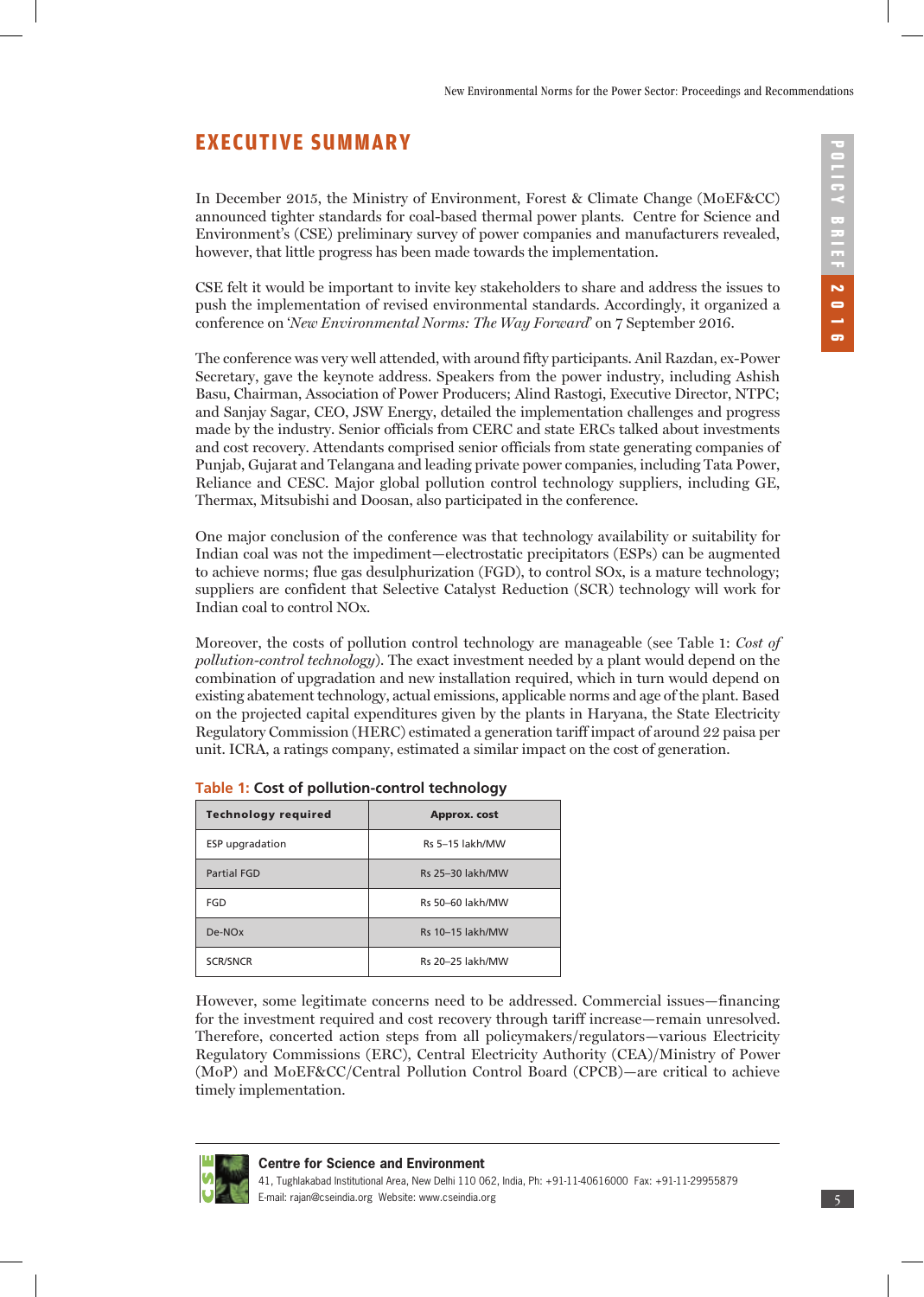Timelines are tight but were achievable when the norms were announced. However, little progress has been made over the last nine months during which pre-execution work (need assessment, cost estimates and tariff application) could have easily been done. Meeting PM, NOx and water use norms is still possible given procurement time of less than 6 months; installation can be done during scheduled shut down or may need less than one month of shut down. However, procurement and installation of FGD could take up to 24 months. Additional time may now be needed for some plants. Plants under construction need to change construction plans and procure equipment to meet the new norms from 1 January 2017, which would be a challenge. MoEF may therefore need to revisit implementation schedule.

#### **Immediate action steps**

- 1. MoEF should survey the implementation status of power plants to assess compliance with the new norms and develop a revised schedule. Revision of timelines should be on a caseby-case basis backed by strong commitments, clear evidence of progress (contract with vendor etc.) and bank guarantees. Plants under construction should meet the standards on the commissioning date since modification at a later may be disruptive; however, retrofitting to meet the norms within the next one to two years may be permitted if there are techno-economic benefits. Plants with firm retirement or replacement plans may be allowed to operate in the interim.
- 2. CEA should act as the key technical advisor and prepare a 'Technology Guidelines' document that details technological options to control pollutants, their suitability for Indian coal, life cycle and O&M costs. Capital cost benchmarking for the options should be done. Work that has already been done by industry leaders, such as NTPC can be used.
- 3. CERC should prepare a simplified tariff application for in-principle capital expenditure (capex) and preliminary tariff approval that should also be used by state regulators. ERCs should ask plants to urgently provide unit-wise assessment of capex required and tariff impact.
- 4. CERC could consider uniform tariff increases based on minimum capital costs that are in accordance with CEA guidance. (Final tariff approvals can be modified to account for approved costs.) The tariff increases could be staggered to make them acceptable to discoms/consumers.
- 5. CEA and CPCB should develop a monitoring mechanism and regularly track the progress made by individual plants in installing equipment. The quarterly progress report should be made available in the public domain.
- 6 CEA and POSOCO need to prepare a scheduled shut-down plan for the entire fleet for installation of pollution control equipment to avoid supply disruption.

#### **Policy recommendations**

- 1. Government should divert a portion of National Clean Energy Fund (NCEF)—a coal cess of around Rs 23,000 crore would be recovered from the power sector in 2016–17—to support installation of pollution control equipment. Support could come in the form of subsidized loans, credit enhancement or even equity component of the investment required.
- 2. The government should work on an expedited plan to retire or replace old capacity based on operating and environmental performance and incremental investment required to comply with new norms. Incentives should be given for replacing the units with SC units— for e.g., they may not need Environmental Clearances (ECs). New investors can be encouraged to come in by giving them coal linkages and PPAs associated with the old plants.
- 3. Incentives should be considered for plants that meet norms by the deadline. For e.g. 'merit order dispatch' preference could be given to these plants.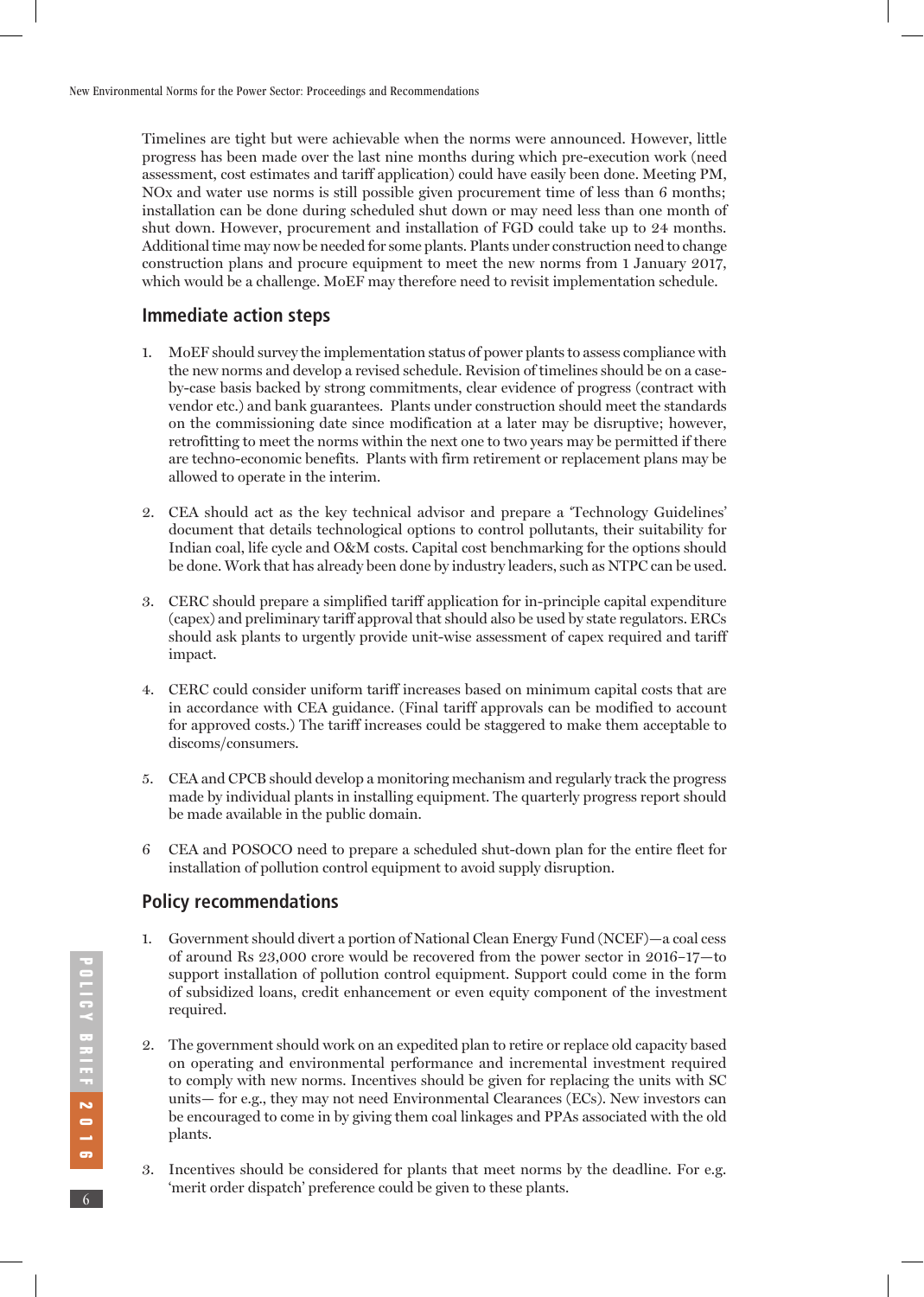# **INTRODUCTION**

Coal is central to India's energy needs. It contributes around 75 per cent of India's current electricity generation and, according to NITI Aayog projections, will remain the dominant source of power for the next couple of decades. Coal is abundantly available and provides a reliable, cheap baseload power. But the coal-based thermal power industry is responsible for a significant share of emissions of the industrial sector in India and it therefore has an outsized impact on air pollution (see Graph 1: *Contribution of coal-based power sector to industrial emissions*). Cleaning the sector will have vast benefits for the environment and on human health.





*Source: Centre for Science and Environment, 2014–15*

Recognizing the central role thermal power plays in worsening air quality, the Ministry of Environment, Forest & Climate Change (MoEF&CC) announced in December 2015 tighter standards for coal-based thermal power plants. The new standards aim to drastically cut emissions of particulate matter (PM), sulphur dioxide (SO2), oxides of nitrogen (NOx) and mercury. In addition, the new norms also require power plants to sharply curtail freshwater use.

Based on extensive discussions with industry experts, equipment suppliers and power plants, followed by a roundtable with stakeholders in July 2016, CSE believes that the standards are practical and achievable; techno-economically feasible pollution control options are widely available. We believe, however, that some issues need to be quickly addressed to achieve compliance with the revised standards.

CSE felt it would be helpful to invite all the stakeholders—power generation companies; equipment manufacturers; environment, tariff and power regulators; and industry experts—to share and address the issues to push the implementation of revised environmental standards. Accordingly, CSE organized a conference on '*New Environmental Norms: The Way Forward*' at India Habitat Centre on 7 September 2016.

## **Expediting implementation of new norms**

MoEF&CC has given a tight albeit achievable deadline to meet the new standards (see Table 2: *Standards*). Existing plants were given two years (December 2017); plants commissioned after 1 January 2017 will have to comply from the start of their operations.

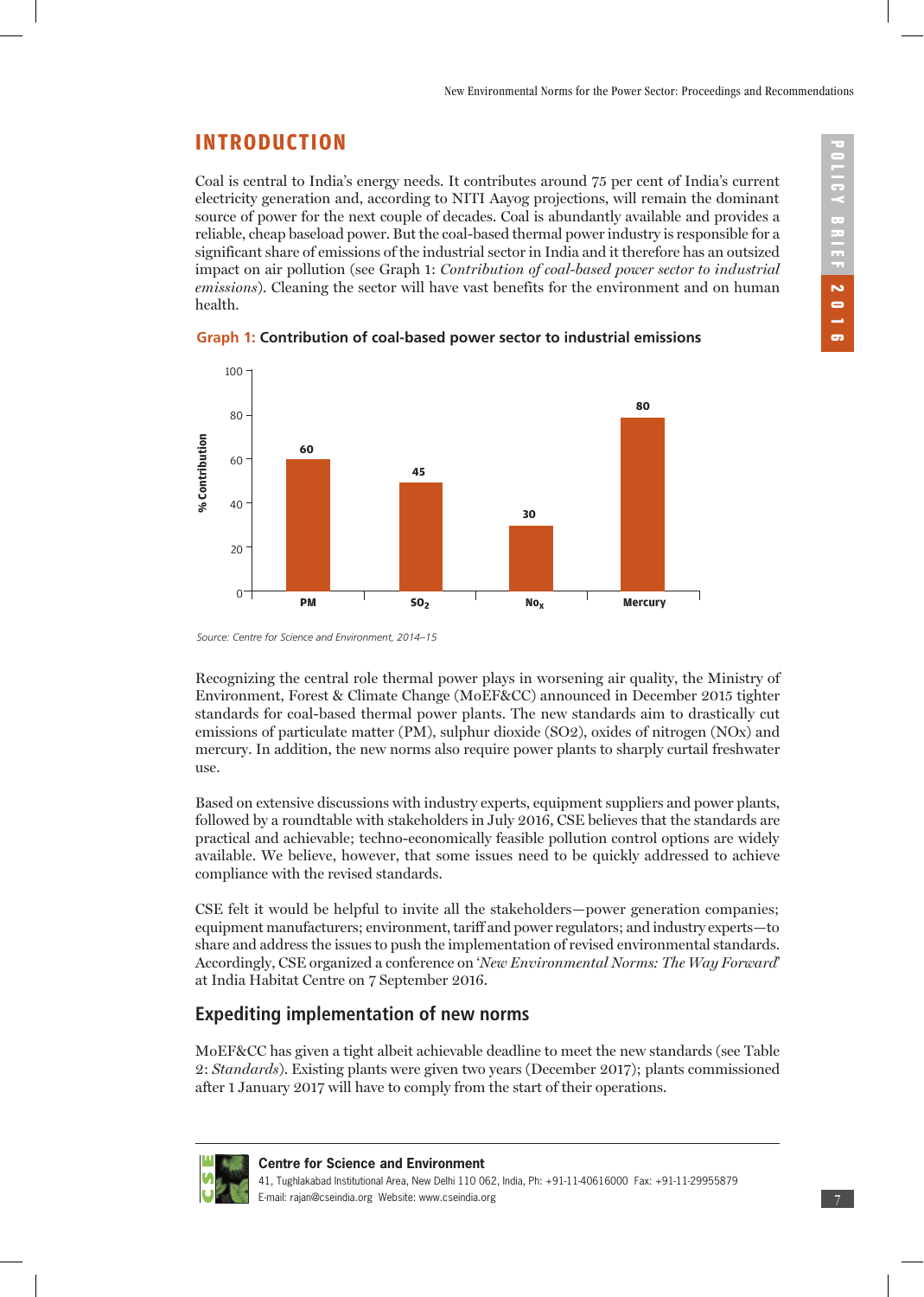#### **Table 2: Standards (in mg/Nm3)**

|                                          | <b>PM</b> | SO <sub>2</sub>                   | $NO_{x}$ | <b>Mercury</b>   |
|------------------------------------------|-----------|-----------------------------------|----------|------------------|
| Current standards                        | 150-350   | none                              | none     | none             |
| New standards                            |           |                                   |          |                  |
| Units installed till 2003                | 100       | $<$ 500 MW-600<br>$>=$ 500 MW-200 | 600      | $>=$ 500 MW-0.03 |
| Units installed between 2004<br>and 2016 | 50        | $<$ 500 MW-600<br>$>=$ 500 MW-200 | 300      | 0.03             |
| Units installed after Jan 2017           | 30        | 100                               | 100      | 0.03             |

CSE's preliminary survey of power companies and manufacturers over the last three months revealed, however, that little progress has been made towards the implementation of new standards. The plants raised several issues for not making sufficient progress. Many plants have insufficient knowledge or experience of advanced pollution control technologies. Plants expressed concern that the pollution control technologies were unsuitable for high-ash Indian coal and manufacturer capacity is insufficient to meet the projected demand; some think space—for the installation of pollution control equipments and storage of raw material would be a constraint. Most plants believed that the costs to instal pollution control equipment were high with little clarity on cost recovery. They also felt the timelines were tight.

Accordingly, the conference had the following objectives:

- To arrive at an understanding of various technology solutions to meet new standards and address issues of suitability for Indian coal, cost and supplier capacity.
- To understand regulatory bottlenecks (tariff increase and capital investment approvals) and financial issues, discuss cost recovery and financial support ideas.
- To understand any other issues, such as supplier capacity, raw material availability, waste management etc.
- Key stakeholders agree on implementation timelines and environment and power regulators devise a monitoring and enforcement plan.

#### **New standards: rationale**

The new standards were based on CPCB and MoEF&CC's extensive consultations with experts and industry studies. The norms considered a range of factors: age and size of the units and available pollution control technologies. CPCB analysed reported data emissions—all plants report PM and several plants also tracked SOx and NOx emissions to assess norms that are achievable. Norms in other major countries, including China, provided a peer benchmark.

Environmental clearances given since 2003 required units larger than 500 MW to keep space for future installation of flue gas desulphurization (FGD); therefore space availability isn't an issue for these units. Also, ECs after 2008 required plants to meet PM of 50 mg/Nm3, which means that plants that became operational after 2008 should be able to meet this standard.

Finally, the power sector had itself agreed to improve its environmental performance under the voluntary 2003 Charter on Corporate Responsibility for Environmental Protection (CREPS), which included meeting tighter PM emissions standards (100 mg/ $Nm<sup>3</sup>$ ) and implementing SOx/NOx standards by 2005–06. The sector failed to act on its voluntary commitment. In fact, a 2015 CSE study revealed that almost two thirds of coal-based thermal power plants failed to comply with even the prevailing loose standards.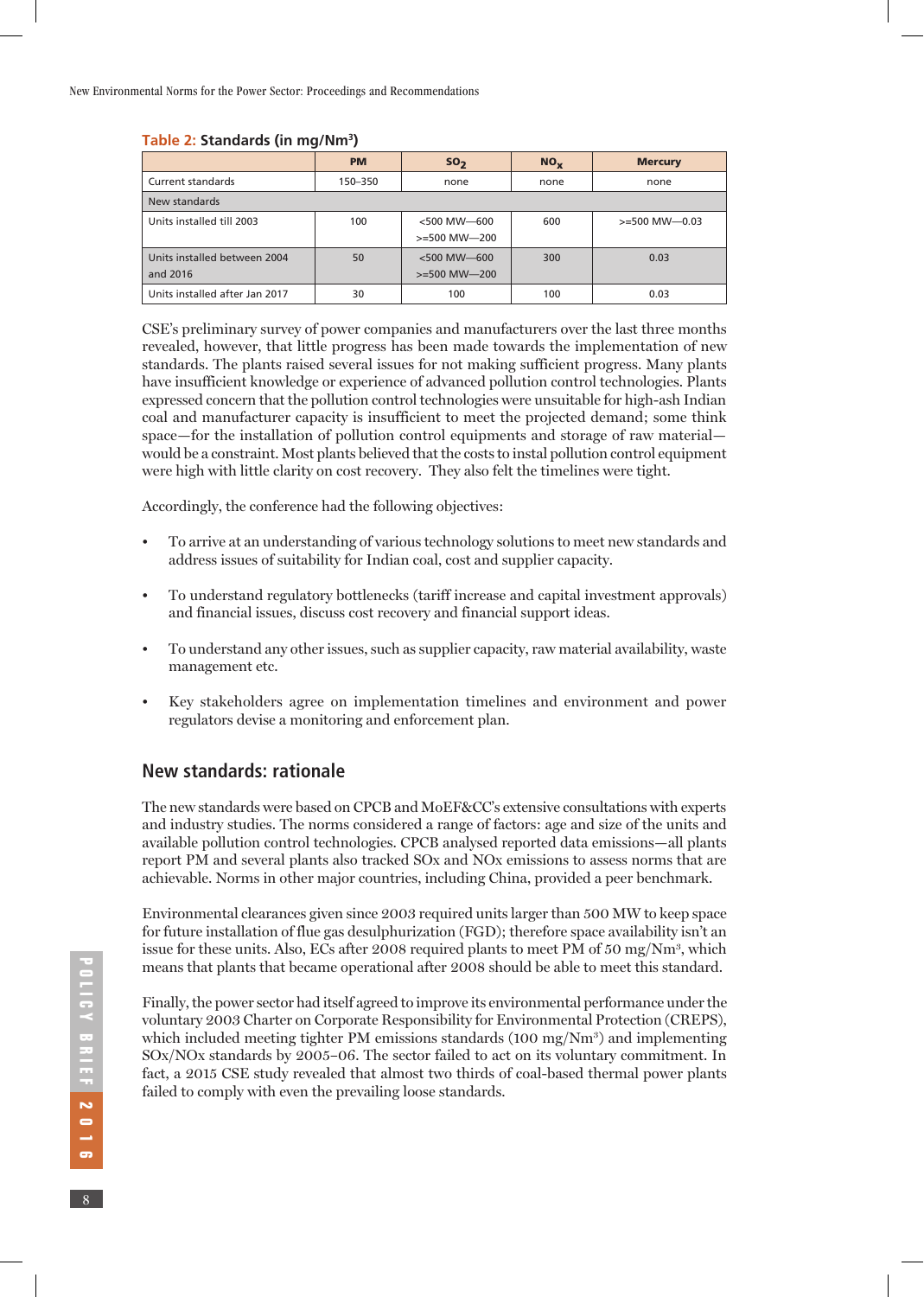# **POLLUTION-CONTROL TECHNOLOGY**

Many large-scale manufacturers, including BHEL, Mitsubishi and GE-Alstom, have strongly emphasized that pollution control technologies options are widely available and can easily meet even the tightest standards that have been proposed. We have detailed below an overview of various options based on the size and vintage of units, required emission levels that need to be achieved, indicative range of investment needed and installation time required.

The two most important parameters to decide what pollution-control options are most appropriate are age and size of the unit. The Indian fleet can be broken into the following categories based on these parameters:

| <b>Unit size</b>       | <b>Capacity in MW</b> |           |         |              |              |
|------------------------|-----------------------|-----------|---------|--------------|--------------|
|                        | +25 years             | 1990-2003 | 2004-08 | $2009 - 16*$ | <b>Total</b> |
| up to 250 MW           | 28,610                | 16,292    | 2.070   | 5,816        | 52,788       |
| $>$ 250 and $<$ 500 MW | -                     | 5,350     | 3,850   | 20,810       | 30,010       |
| 500 MW and above       | 5,500                 | 9.500     | 5.980   | 82,814       | 1,03,794     |
| Total                  | 34,110                | 31,142    | 11,900  | 1,09,440     | 1,86,592     |

#### **Table 3: Unit size distribution in India (MW)**

*Note: \* As on 31 August 2016*

## **Technology options and costs**

Investments in plants/units that have exceeded their design life of 25 years (34.1 GW capacity) must be made carefully considering their efficiency and availability. Most of them should probably be expeditiously shut. Basic upgradation targeting mainly PM control may, however, suffice in the interim. This relaxation must be accompanied by a clear plan to decommission units and, in a few cases, replace them with new supercritical units. Units with good operating performance, low cost of generation and recent R&M that has extended remaining life may be allowed to invest so they can meet the new standards.

#### **Particulate matter (PM)**

- a) Units commissioned between 1990 and 2008 (43.0 GW total capacity) may need to upgrade the ESP to meet the PM norms of 100 and 50 mg/Nm<sup>3</sup>. In some cases it may involve adding fields in series or parallel or increasing the height of ESP. The cost of these renovations would be around Rs 15 lakh/MW.
- b) Most units installed after 2008 (109.4 GW capacity) were required to meet PM norms of 50 mg/Nm3 by the environment clearances. Therefore, a basic performance revamp may suffice for these units. However, some units were required to meet 100–150 mg/Nm<sup>3</sup> and others are poorly performing—an investment of at most Rs 10 lakh/MW may be required for these units.
- c) Units in pipeline should be able to meet the  $30 \text{ mg}/\text{Nm}^3$  PM standard with a combination of ESP and FGD. In fact an integrated design would mean that the ESP size can be made smaller than a standalone one for meeting the norm.

#### Sulphur dioxide (SO<sub>2</sub>)

a) Units of size less than 500 MW installed between 1990 and 2016 (54.2 GW capacity) need to meet the SOx norm of 600 mg/Nm3. These units may choose economical options such as partial FGD or sorbent injection. The cost is estimated to be around Rs 25–30 lakh/MW (assuming FGD for half the plant capacity).

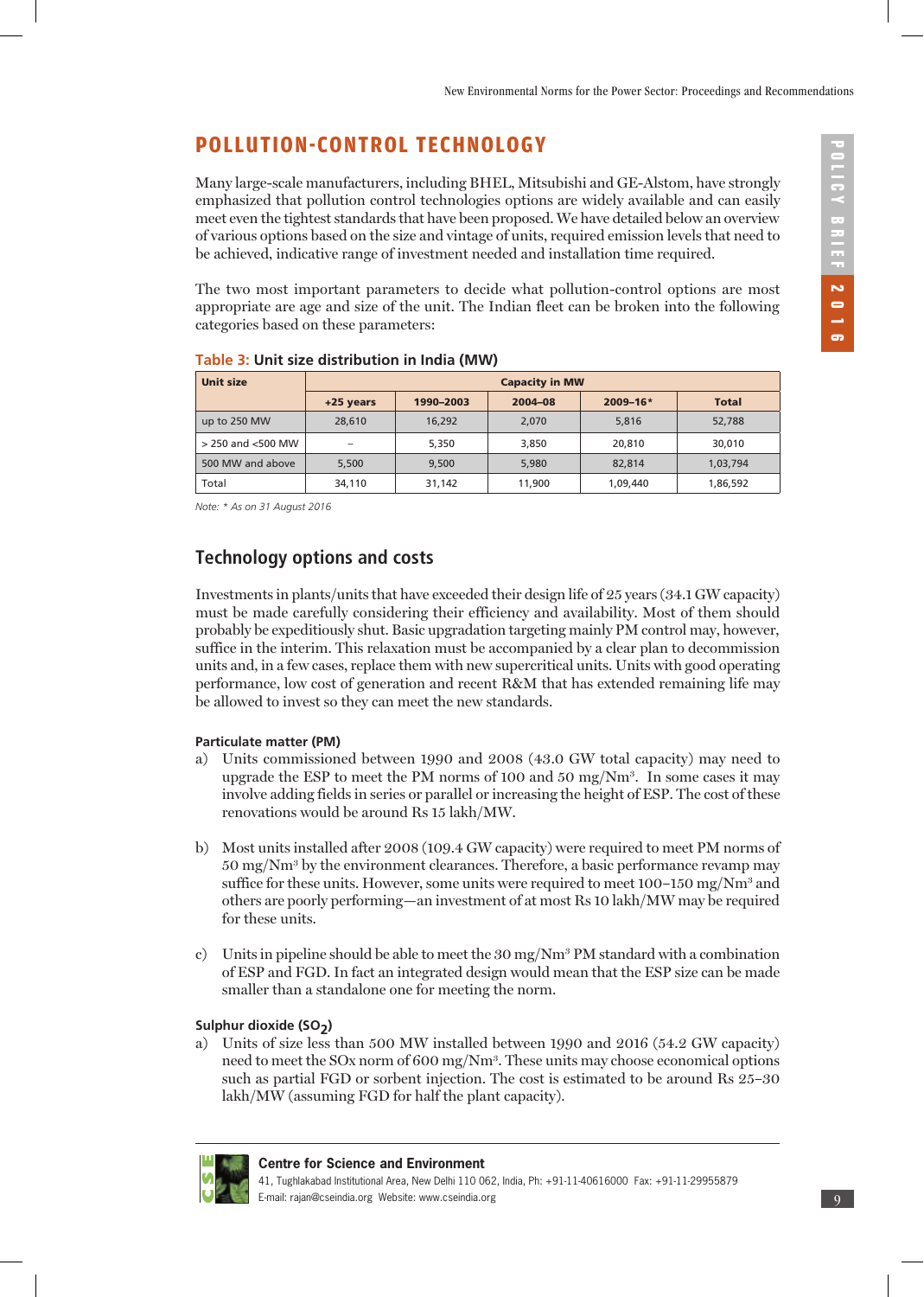b) Units of size 500 MW and more, installed between 1990 and 2016 (98.3 GW capacity), have to instal limestone-based wet FGD or lime-based dry FGD, depending on raw material and water availability. The costs are estimated to be Rs 50–60 lakh/MW.

FGD is a mature technology for controlling SOx. It is used in many countries and has been shown to be effective for a wide range of coal qualities and operating conditions. China has installed FGD in over 91.4 per cent of its fleet in recent years.

c) Upcoming units can meet the SOx standard by installing FGD.

#### **Oxides of nitrogen (NOx)**

- a) Minimal measures are needed to meet emissions of less than 600 mg/Nm3 for the 31.1 GW of capacity installed between 1990 and 2003 on a case-to-case basis. Some units are already meeting these levels, according to data reported by the plants to CPCB. We have conservatively estimated an investment of Rs 10 lakh per MW.
- b) A capacity of 121.3 GW that was installed after 2003 has to reduce emissions to 300 mg/ Nm3. According to CPCB, some plants are already meeting these values. Manufacturers, including BHEL, have already been supplying boilers that meet these emissions. Those plants whose emissions exceed the norms will need to choose from several options including burner modification, over fire air supply (OFA) etc., depending on the base level of emissions and technical constraints. The costs for these upgrades will be around Rs 10–15 lakh/MW. In rare cases, plants may need to instal SNCR or SCR. These would cost Rs 20–25 lakh/MW.
- c) Upcoming units need to meet the NOx emissions of 100 mg/Nm3. SCR and SNCR technologies have been used globally to cut NOx to these levels. Some industry players, however, feel that the technology's effectiveness needs to be established for Indian coal (high ash, chemical composition and physical characteristics). NTPC will run five pilot programmes to assess the technology. Suppliers are confident that the technology will work with possibly minor tweaks.

| <b>Technology required</b> | <b>Capacity in GW</b> | Approx. cost (in Rs crores) |
|----------------------------|-----------------------|-----------------------------|
| ESP upgradation            | 152.4                 | Rs 5-15 lakh/MW             |
| <b>Partial FGD</b>         | 54.2                  | Rs 25-30 lakh/MW            |
| FGD                        | 98.2                  | Rs 50-60 lakh/MW            |
| De-NO <sub>x</sub>         | 152.4                 | Rs 10-15 lakh/MW            |
| <b>SCR/SNCR</b>            | Upcoming              | Rs 20-25 lakh/MW            |

#### **Table 4: Investment required for pollution-control technology**

An existing plant would obviously not require all pollution-control equipment to be installed. For example, many new plants, installed after 2008, may not require to do anything for PM and NOx control. The exact investment required by a plant would depend upon a number of factors— age, size and technology of units; currently installed pollution-control equipment and their maintenance status; actual emissions; and applicable norms.

**Tariff impact:** Haryana SERC estimated generation tariff impact of 22 paisa and consumer tariff impact of 26 paisa per unit based on submissions by power plants in Haryana. ICRA, a rating agency, analysis indicated similar impact on tariff based on average investment by plants.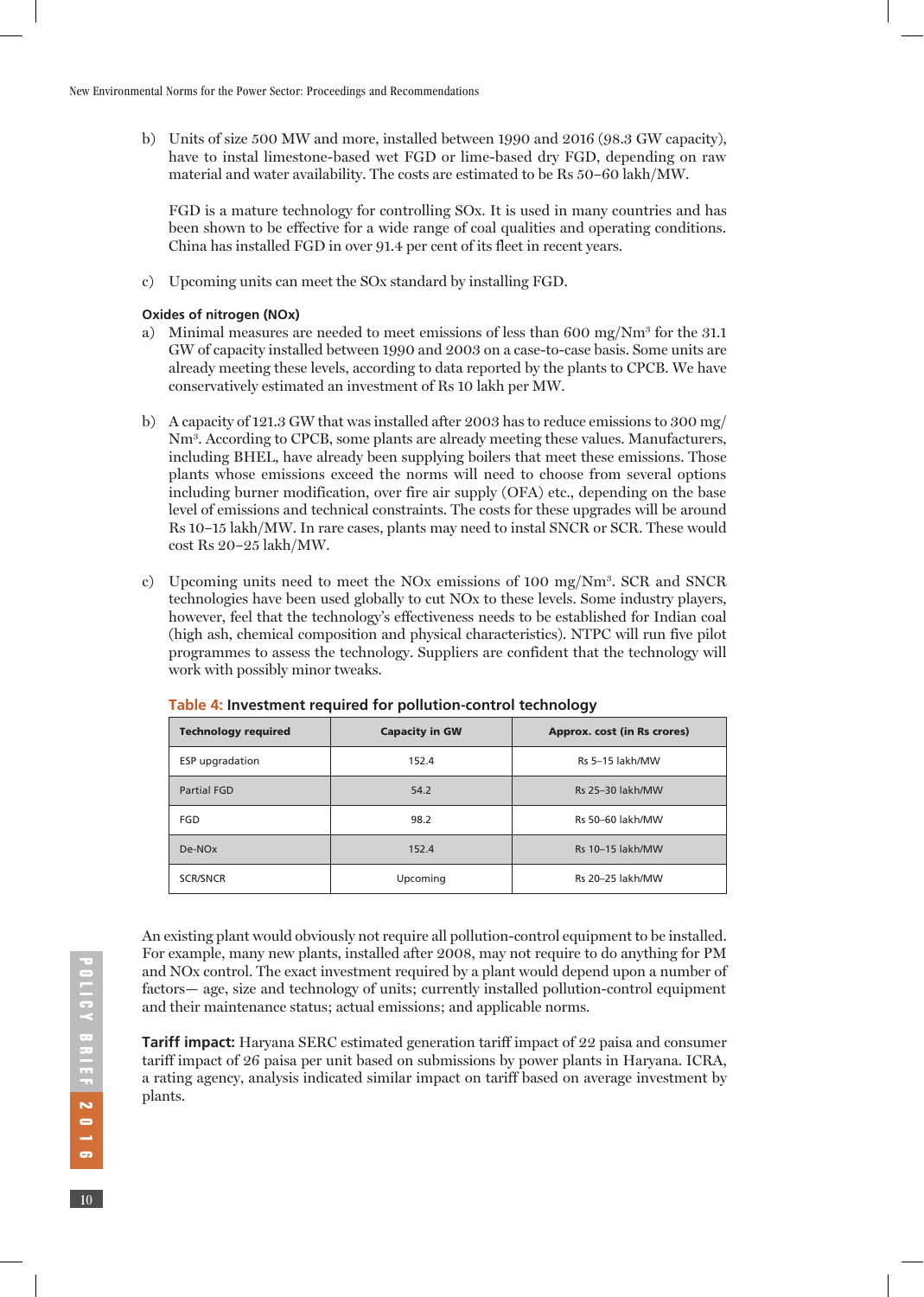## **TIMELINES**

Power producers have expressed apprehensions about complying with the new standards within timelines given in the notification (December 2017 for existing plants and January 2017 for new plants):

a) Plants contend that pre-execution activities (technology finalization, cost estimates, inprinciple tariff approval and financial tie-ups) could take up to nine months and design, procurement and installation can take another two years.

Some of the delay was avoidable; indeed, plants like NTPC, Tata Power have completed some of the pre-execution work. Design and procurement of most pollution control equipment would take less than six months; installation can be done during the scheduled maintenance downtime or may need less than a month of downtime. FGD installation is the most time-consuming process, taking up to two years (see Table 5: *Time required to instal different pollution-control equipments*). MoEF may need to revise timelines based on a survey of progress. Extensions should be on a case-by-case basis subject to plants giving firm commitments backed by bank guaranty and evidencing progress (signed contracts with vendors).

- b) Regulatory support is required to ensure timely implementation, including tariff increase approvals; POSOCO/CEA coordination is essential to shut plants for upgrades in a planned manner. Technology benchmarking by CEA and simplified tariff applications and expedited in-principle approvals by ERCs would shorten implementation timelines.
- c) Power plants believe supplier capacity to execute this scale of projects is limited and costs may rise due to supply shortage. However, manufacturers claim that global supply will quickly rise to meet demand—historically, prices for FGD etc. fell as supply increased in the international markets.
- d) Plants under construction need to change their construction plans, raise additional financing, and order and instal new equipments. They may need time beyond 1 January 2017 to comply with the new standards and their additional costs also need to be considered by regulators. Many plants in the pipeline are planning retrofit at a later stage but this is not a judicious plan. Plants must be asked to upgrade at the construction stage itself to comply on the commissioning date. Time extension for compliance and retrofitting can be considered on a case-by-case basis if it is techo-economically advantageous.

| <b>Technology</b>                       | <b>Construction time</b> | <b>Downtime</b>   |
|-----------------------------------------|--------------------------|-------------------|
| Electrostatic precipitator (ESP)        | $\approx$ 3–6 months     | $\sim$ 20–30 days |
| Flue gas desulphurization (FGD)         | $\sim$ 18–24 months      | $\sim$ 30-90 days |
| Selective Catalyst Reduction (SCR)      | $\sim$ 5 months          | $\sim$ 30 days    |
| Selective Non-Catalyst Reduction (SNCR) | $\sim$ 4 months          | $\sim$ 7 days     |
| Low NOx burner, OFA etc.                | $\sim$ 1 month           | $\sim$ 15–20 days |

#### **Table 5: Time required to instal different pollution-control equipments**

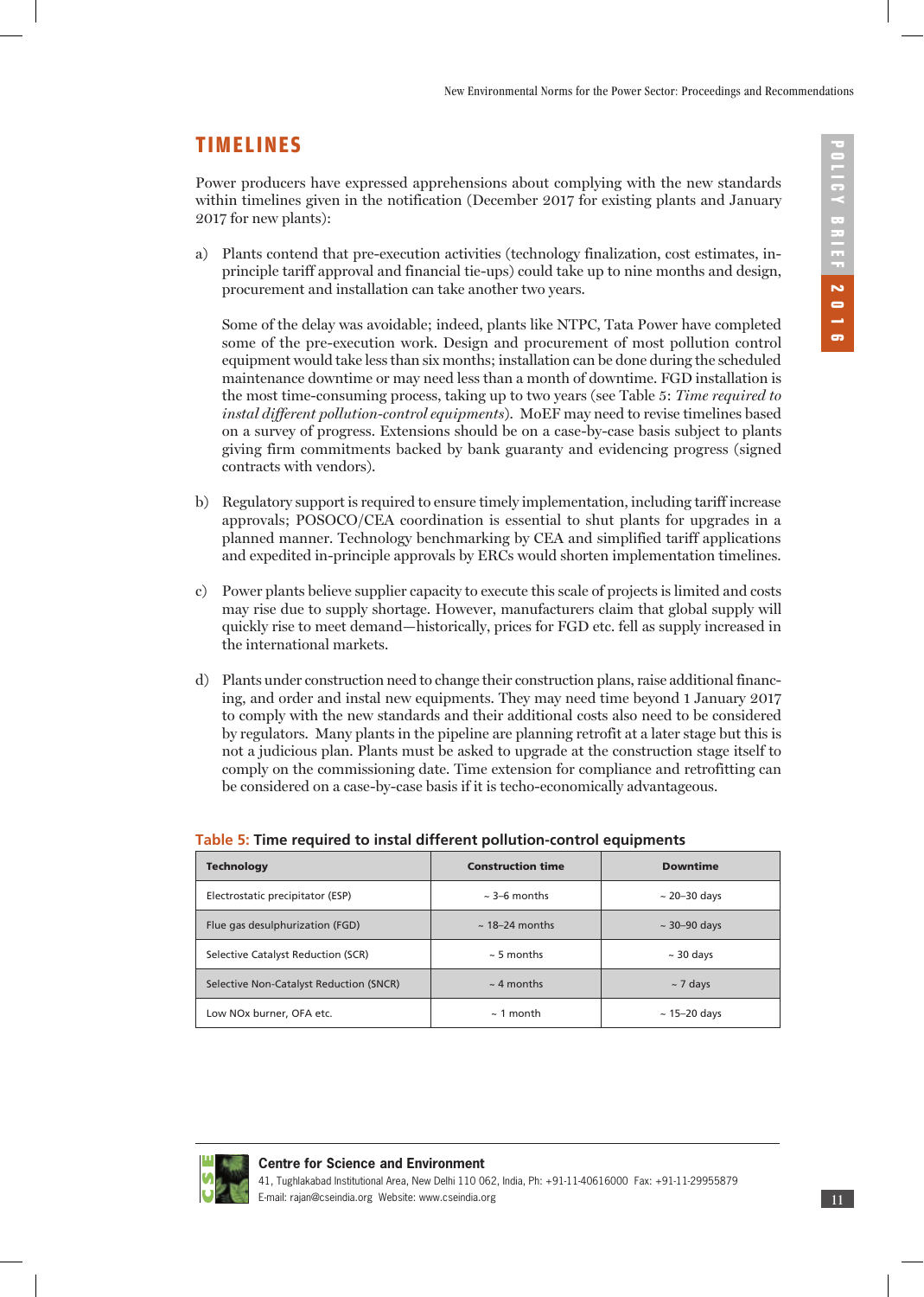## **FINANCING AND REGULATORY IMPEDIMENTS**

Financing for investment required to meet the norms remains one of the main concerns—the investment required and its impact on cost of generation. Uncertainty over the recoverability of cost and time taken for tariff approval were additional concerns. This issue is exacerbated by the weak financial health of discoms which, in turn, has already affected the power generators.

- a) The power producers argue that tariff increase could be in the range of Rs 0.5–0.75 per unit; however, HERC calculates (based on actual data from plants) that cost impact will be around 22 paisa per unit.
- b) Applications to CERC have requested capex ranging between Rs 1.15 and 2.5 crore/ MW with tariff increase ranging between 45 and 90 paisa per unit. The wide range in the applications shows that it would be very important for regulators to establish clear guidelines. CEA/CERC should give guidance on technology options, pollution control performance and costs benchmarks. While capex is project-specific, broad guidelines will help in assessment and approvals.
- c) CERC should devise simplified documentation requirements to streamline in-principle capex and tariff-approval applications. Tariff increases are politically challenging even if permitted under law. Regulators may need to devise mechanism to stagger tariff increases. But, plants need an assured rate increase to help raise financing for the capex and to avoid cash flow problems.
- d) CERC believes approval of capex is fundamentally not a problem since it is permitted under 'Change of Law' provisions in PPAs under both Section 62 of Electricity Act, 2003 (Cost Plus) and Section 63 (Competitive Bids). Change in operational parameters such as station heat rate and auxiliary power consumption can be managed.

## **STATUS UPDATE**—**NTPC**

- a. National Thermal Power Corporation (NTPC) has shown commendable leadership in the implementation of new standards. The company expects most plants to meet PM emission standards by 2017.
- b. The company also expects to be able to meet the water standard  $(3.5 \text{ m}^3/\text{MWh})$  in most plants by 2017. In fact, it is planning to go further than the mandate and convert a number of its plants to Zero Waste Discharge.
- c. The company has undertaken the detailed engineering assessment for De-SOx and De-NOx. A number of plants are finalizing specifications for tender documents.
- d. NTPC will award five pilot projects by December 2016 to assess SCR technology (controlling NOx) for Indian coal. The results will pave the way for the Indian power industry to instal SCR. The company is also confident that its upcoming plants will be able to meet the tightest standards. It is also advising other power plants on assessing technology needs.

## **RAW MATERIALS**

- a. Limestone is the key raw material required for FGD. Based on the assumption that only units larger than 500 MW will instal FGD and smaller units can instal partial FGD, around 10–12 million tonnes of limestone is required, which is a small fraction of cement industry's limestone use. Moreover, gypsum (byproduct) produced by the wet FGD process can be used by the construction industry.
- b. The De-NOx process will require ammonia or urea particularly for new plants. Currently, both are imported. The annual requirement for ammonia is estimated to be 5 million tonne and for urea 7 million tonnes.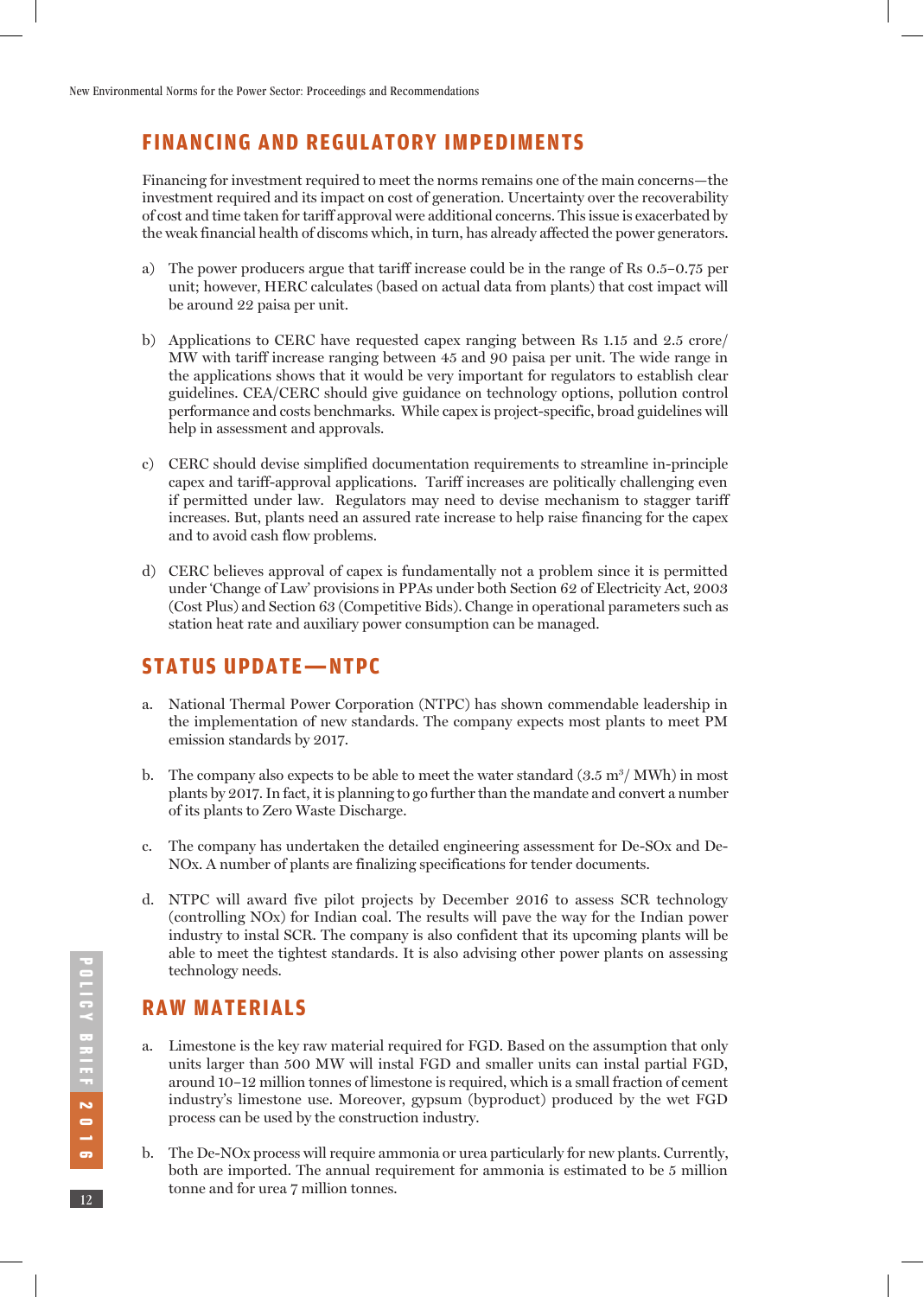# **ANNEXURE 1:** AGENDA OF THE CONFERENCE

| <b>Welcome address</b><br>Priyavrat Bhati, Programme Director, Centre for Science and Environment                                                    |                                                                                                                                          |  |  |
|------------------------------------------------------------------------------------------------------------------------------------------------------|------------------------------------------------------------------------------------------------------------------------------------------|--|--|
| Overview of challenge and recommendation for regulatory measures<br>Anil Razdan, Retd Secretary, Ministry of Power                                   |                                                                                                                                          |  |  |
|                                                                                                                                                      | Session 1: Panel discussion on challenges in compliance with the standards<br>Moderated by Chandra Bhushan, Deputy Director General, CSE |  |  |
| Summary of challenges and impediments;<br>Mr Ashish Basu, Chairman, Association of Power<br>Progress report on installation plans<br>Producers (APP) |                                                                                                                                          |  |  |
| Constraints faced by power stations specially<br>private plants and potential solutions                                                              | Sanjay Sagar, Jt Managing Director & CEO, JSW Energy<br>Limited                                                                          |  |  |
| State-owned plants' perspectives with a<br>focus on challenges for plants in pipeline                                                                | Mr M.K.V. Rama Rao, Managing Director, HPGCL                                                                                             |  |  |
| Challenges faced by NTPC and overview of<br>their plans for existing and pipeline plants                                                             | Mr Alind Rastogi, Executive Director, NTPC Ltd                                                                                           |  |  |
| Issues for coastal and old power stations<br>and recommendations                                                                                     | Ms Taruna Saxena, Group Head-Corp, Env. & Climate<br>Change, Tata Power                                                                  |  |  |
| Captive power station's concerns                                                                                                                     | Mr Razack Baig, Sr Vice President (Project), Ultratech<br>Cement Ltd                                                                     |  |  |
|                                                                                                                                                      | Session 2 : Regulatory approvals—capex, tariff, etc.                                                                                     |  |  |
| Mechanisms to expedite tariff revision<br>petitions                                                                                                  | S.C. Srivastava, Chief Engineer, Central Electricity<br><b>Regulatory Commission</b>                                                     |  |  |
| Challenges faced by SERC-cross subsidy,<br>cost recovery etc., tariff petitions                                                                      | M.S. Puri, Member, Haryana State Electricity Regulatory<br>Commission                                                                    |  |  |
|                                                                                                                                                      | A.K. Das, Member, Orissa State Electricity Regulatory<br>Commission                                                                      |  |  |
|                                                                                                                                                      | <b>Session 3: Equipment availability</b>                                                                                                 |  |  |
| Technology availability and applicability for<br>Indian coal power stations                                                                          | K. Rajavel, Corporate Advisor, Mitsubishi Hitachi Power<br>Systems                                                                       |  |  |
| FGD solutions to meet the 600 mg/Nm <sup>3</sup> SO <sub>x</sub><br>norms.                                                                           | Ajith Apte, Managing Director, Transparent Technology                                                                                    |  |  |
| ASCR or HYBRID De-Nox Technology                                                                                                                     | K. Viswanathan, Head-Engineering, ISGEC Heavy<br><b>Engineering Limited</b>                                                              |  |  |
|                                                                                                                                                      | Session 4: Ensuring raw material availability and waste management                                                                       |  |  |
| Overview: Raw material availability and<br>waste management                                                                                          | Alind Rastogi, Executive Director-Environment, NTPC                                                                                      |  |  |
| Limestone availability for FGD and<br>managing waste                                                                                                 | Razack Baig, Sr Vice President (Project), Ultratech<br>Cement Ltd                                                                        |  |  |
| Supply constraints: Urea availability for coal<br>power stations                                                                                     | Dr S. Nand, Deputy Director General, Fertilizers<br>Association of India                                                                 |  |  |
| Liquid ammonia handling: regulatory<br>approvals                                                                                                     | R.A. Gujar, Dy Chief Controller of Explosives, Petroleum<br>and Explosives Safety Organization                                           |  |  |
| Catalyst management                                                                                                                                  | B. Krishnakumar, General Manager, ISGEC                                                                                                  |  |  |
|                                                                                                                                                      | <b>Session 5: Way forward</b>                                                                                                            |  |  |
| Investment requirements, funding sources                                                                                                             | Himanshu Gupta, Sales Director, GE India                                                                                                 |  |  |
| Financing mechanisms                                                                                                                                 | Mr Sabyasachi Majumdar, Senior Vice-President, ICRA<br>Limited                                                                           |  |  |
| CSE's perspective                                                                                                                                    | Chandra Bhushan, Deputy Director General, CSE                                                                                            |  |  |



#### **Centre for Science and Environment**

41, Tughlakabad Institutional Area, New Delhi 110 062, India, Ph: +91-11-40616000 Fax: +91-11-29955879 E-mail: rajan@cseindia.org Website: www.cseindia.org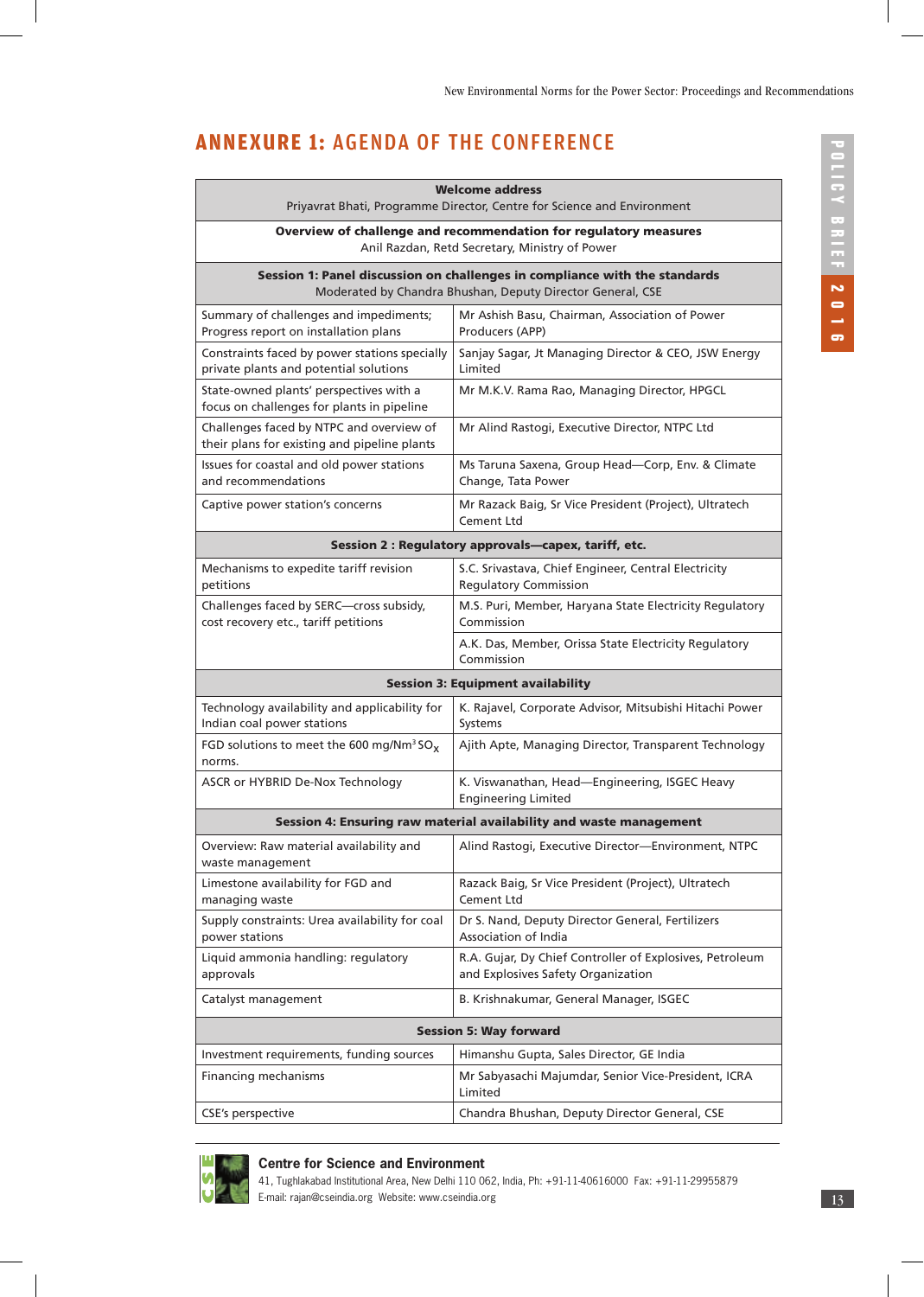# **ANNEXURE 2:** LIST OF PARTICIPANTS

| <b>Name</b>            | <b>Designation</b>                                         | <b>Organization</b>                              |
|------------------------|------------------------------------------------------------|--------------------------------------------------|
| Mr M.S. Puri           | Member                                                     | Haryana Electricity Regulatory Commission        |
| Ms Suman Jain          | Group Head                                                 | Isgec Heavy Engineering Ltd                      |
| Mr Vijay Chaudhry      | <b>SBU Head</b>                                            | <b>Thermax Limited</b>                           |
| Mr Ashis Basu          | <b>CEO-Corporate</b>                                       | <b>GMR Energy Limited</b>                        |
| Mr Ajit U. Apte        | <b>Managing Director</b>                                   | Transparent Technologies Private Limited         |
| Mr Partha Kundu        | <b>General Manager/ Sales &amp; Marketing</b>              | <b>KC Cottrell India Pvt. Ltd</b>                |
| Mr Abhishek Chatterjee | Asst. Director General                                     | <b>Association of Power Producers</b>            |
| Mr Avadhesh B Jaiswal  | <b>Executive Engineer</b>                                  | <b>Gujarat State Electricity Corporation Ltd</b> |
| Mr Charat Hora         | Regional General Manager-BD                                | <b>Black &amp; Veatch Private Limited</b>        |
| Mr Bijan Mishra        | Sr. Vice President- Environment                            | <b>Reliance Power Limited</b>                    |
| Mr S C Shrivastava     | Chief Engineering                                          | Central Electricity Regulatory Commission        |
| Mr A K Das             | Member                                                     | <b>Odisha Electricity Regulatory Commission</b>  |
| Mr. S.K. Puri          | General Manager/O & M                                      | Punjab State Power Corporation Ltd               |
| Mr Mohit Bhargava      | General Manager                                            | <b>NTPC Limited</b>                              |
| Mr J.P. Debroy         | Dy. General Manager-Corporate Operation<br><b>Services</b> | JSW Energy Limited                               |
| Mr P.R. Ekambaram      | Superintending Engineer                                    | Telangana State Power Generation Corporation Ltd |
| Mr Devdatt M. Shukla   | Superintending Engineer                                    | <b>Gujarat State Electricity Corporation Ltd</b> |
| Dr K.V. Reddy          | Vice President & Corporate Head-Environment                | <b>UltraTech Cement Limited</b>                  |
| Mr Razack Baig         | Vice President & Head- Power Projects                      | Ultra Tech Cement Limited                        |
| Mr Prabhat Verma       | Dy. General Manager Marketing & Sales Power<br>Service     | Doosan Power systems India Pvt Ltd               |
| Mr Suraj Chaudhry      | Sr. Manager Sales and Proposals Power Service              | Doosan Power systems India Pvt Ltd               |
| Mr Anil Razdan         | Retd. Power Secretary                                      |                                                  |
| Mr Mahendra P Patil    | Vice President-Sales & Marketing                           | Transparent Technologies Private Limited         |
| Mr Probal Chatterjee   | Sr. Gen. Manager                                           | JK Lakshmi                                       |
| Mr Rajiv Gupta         | Associate Vice President                                   | Isgec Heavy Engineering Ltd                      |
| Mr Souvik Dutta        | General Manager                                            | <b>CESC Limited</b>                              |
| Mr G.J. Despande       | Director-Technical                                         | JSW Energy Limited                               |
| Mr Piyush Goyal        | Head-Corporate Advocacy                                    | The Tata Power Company Limited                   |
| Mr M. Farrukh Aamir    | Specialist-Corporate Regulations                           | The Tata Power Company Limited                   |
| Mr S. Laxmi Narayana   | Superintending Engineer                                    | Telangana State Power Generation Corporation Ltd |
| Mr K. Rajavel          | Corporate Advisor                                          | Mitsubishi Hitachi Power systems Ltd             |
| Mr Sanjay Moza         | Sr General Manager                                         | Mitsubishi Hitachi Power systems Ltd             |
| Mr Asheesh Agarwal     | Senior Market Advisor                                      | Royal Norwegian Embassy                          |
| Mr B. Krishna Kumar    | General Manager-Marketing / Proposal/ Estimation           | Isgec Heavy Engineering Ltd                      |
| Mr Richard Budin       | Managing Director—Head of Operations                       | Yara Environmental Technologies AB               |
| Mr K.Viswanathan       | Head Engg (Utility Boilers)                                | Isgec Heavy Engineering Ltd                      |
| Mr Sandeep Singh       | Senior Manager-Marketing                                   | Andritz India Pvt. Ltd                           |
| Mr A.K. Pmysty         |                                                            | <b>GMR Energy Limited</b>                        |
| Mr Harish Upperla      | Executive-Air pollution control                            | Andritz India Pvt. Ltd                           |
| Ms Taruna Saxena       | Group Head-Corp. Environment & Climate Change              | The Tata Power Company Limited                   |
| Mr Randhir Singh       |                                                            | <b>PSPCL Patiala</b>                             |
| Mr Atsushi Kato        | Deputy General Manager                                     | Mitsubishi Hitachi Power systems Ltd             |
| Mr Sanjay Sagar        | Jt MD & CEO                                                | JSW Energy Ltd                                   |
| Mr Jaishankar Balan    | Senior Manager                                             | JSW Energy Ltd                                   |
| Dr S.K. Jain           | <b>Additional General Manager</b>                          | NTPC Ltd                                         |
| Dr A. Rastogi          | Executive Director-Environment                             | NTPC Ltd                                         |
| Mr Anand B. Rao        | Associate Professor                                        | <b>IIT Bombay</b>                                |
| Mr Sidharth Sethi      | Senior Engineer-Sales and Marketing                        | <b>Johnson Matthey</b>                           |
| Mr Pranav C. Phadke    | Research Associate                                         | <b>IIT Bombay</b>                                |
| Mr Ravi Krishnan       | <b>Managing Director</b>                                   | Krishna Association                              |
| Mr S.K. Dubey          | Senior Fellow                                              | TERI                                             |